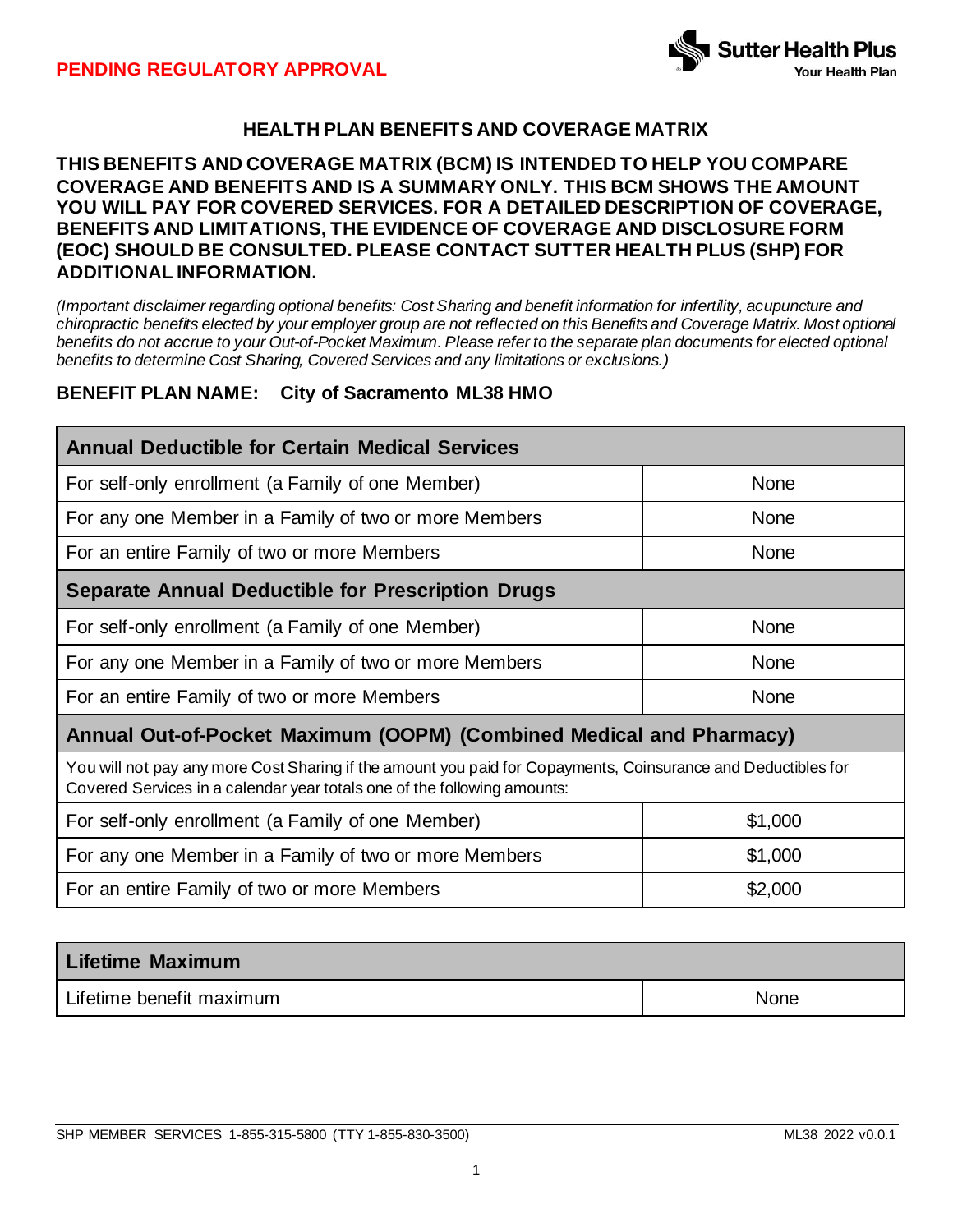## **PENDING REGULATORY APPROVAL**



**Benefits Member Cost Sharing**

### **Preventive Care Services**

If you receive a non-Preventive Care Service during a preventive care visit, then you may be responsible for the Cost Sharing of the additional non-Preventive Care Service. In addition, if abnormalities are found during a preventive care exam or screening, such as a mammogram for breast cancer screening or a colonoscopy for colorectal cancer screening, then follow-up testing or procedures may be considered non-Preventive Care Services and Cost Sharing may apply. Please refer to the EOC for more information on Preventive Care Services.

| Annual eye exam for refraction                                                                                                                                                                                     | No charge            |
|--------------------------------------------------------------------------------------------------------------------------------------------------------------------------------------------------------------------|----------------------|
| Family planning counseling and services, including preconception care visits<br>(see Endnotes)                                                                                                                     | No charge            |
| Routine preventive immunizations/vaccines                                                                                                                                                                          | No charge            |
| Routine preventive visits (e.g., well-child and well-woman exams), inclusive<br>of routine preventive counseling, physical exams, procedures and<br>screenings (e.g., screenings for diabetes and cervical cancer) | No charge            |
| Routine preventive imaging and laboratory services                                                                                                                                                                 | No charge            |
| Preventive care drugs, supplies, equipment and supplements (refer to the<br>SHP Formulary for a complete list)                                                                                                     | No charge            |
|                                                                                                                                                                                                                    |                      |
| <b>Outpatient Services</b>                                                                                                                                                                                         |                      |
| Primary Care Physician (PCP) office visit to treat an injury or illness                                                                                                                                            | \$40 copay per visit |
| Other practitioner office visit (see Endnotes)                                                                                                                                                                     | \$40 copay per visit |
| Acupuncture services (see Endnotes)                                                                                                                                                                                | \$40 copay per visit |
| Sutter Walk-in Care visit, where available                                                                                                                                                                         | \$40 copay per visit |
| Specialist office visit                                                                                                                                                                                            | \$40 copay per visit |
| Allergy services provided as part of a Specialist visit (includes testing,<br>injections and serum)                                                                                                                | No charge            |

injections that are provided when the Specialist is not seen and no other services are received.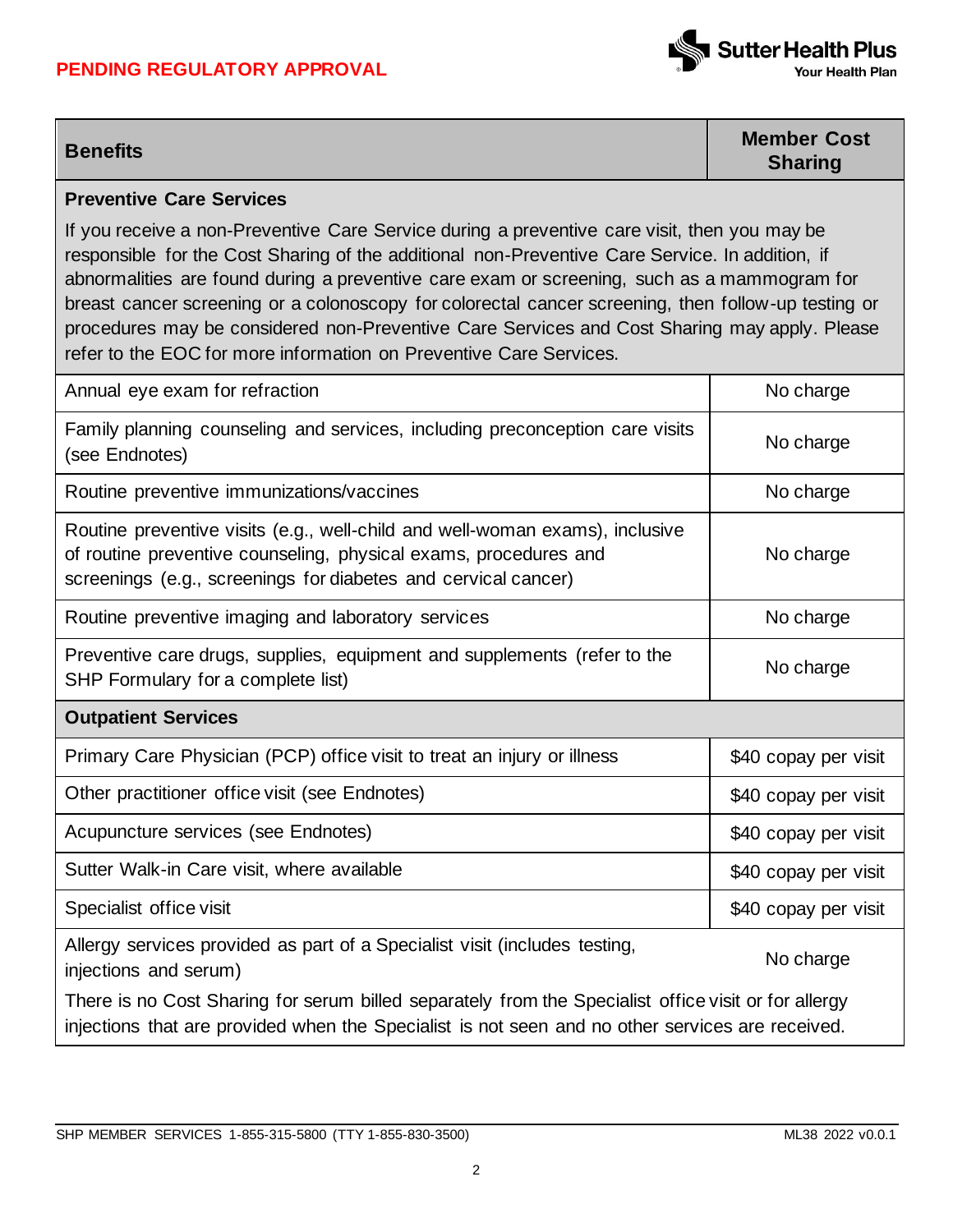

| Medically administered drugs dispensed to a Participating Provider for<br>administration                                                                                                                                                                 | No charge            |  |
|----------------------------------------------------------------------------------------------------------------------------------------------------------------------------------------------------------------------------------------------------------|----------------------|--|
| Outpatient rehabilitation services                                                                                                                                                                                                                       | \$40 copay per visit |  |
| Outpatient habilitation services                                                                                                                                                                                                                         | Not covered          |  |
| Outpatient surgery facility fee                                                                                                                                                                                                                          | No charge            |  |
| Outpatient surgery Professional fee                                                                                                                                                                                                                      | No charge            |  |
| Outpatient visit (non-office visit, see Endnotes)                                                                                                                                                                                                        | No charge            |  |
| Non-preventive laboratory services                                                                                                                                                                                                                       | No charge            |  |
| Radiological and nuclear imaging (e.g., MRI, CT and PET scans)                                                                                                                                                                                           | No charge            |  |
| Diagnostic and therapeutic imaging and testing (e.g., X-ray, mammogram,<br>ultrasound, EKG/ECG, cardiac stress test and cardiac monitoring)                                                                                                              | No charge            |  |
| <b>Hospitalization Services</b>                                                                                                                                                                                                                          |                      |  |
| Inpatient facility fee (e.g., hospital room, medical supplies and inpatient<br>drugs including anesthesia)                                                                                                                                               | No charge            |  |
| Inpatient Professional fees (e.g., surgeon and anesthesiologist)                                                                                                                                                                                         | No charge            |  |
| <b>Emergency and Urgent Care Services</b>                                                                                                                                                                                                                |                      |  |
| Emergency room facility fee                                                                                                                                                                                                                              | \$50 copay per visit |  |
| Emergency room Professional fee                                                                                                                                                                                                                          | No charge            |  |
| This emergency room Cost Sharing does not apply if admitted directly to the hospital as an inpatient<br>for Covered Services. If admitted directly to the hospital for an inpatient stay, the Cost Sharing for<br>"Hospitalization Services" will apply. |                      |  |
| Urgent Care consultations, exams and treatment                                                                                                                                                                                                           | \$40 copay per visit |  |
| <b>Ambulance Services</b>                                                                                                                                                                                                                                |                      |  |
| Medical transportation (including emergency and non-emergency)                                                                                                                                                                                           | No charge            |  |
| <b>Prescription Drugs, Supplies, Equipment and Supplements</b>                                                                                                                                                                                           |                      |  |
| Covered outpatient items obtained at a Participating Pharmacy through retail, mail order or Specialty<br>Pharmacy services and in accordance with our drug formulary guidelines:                                                                         |                      |  |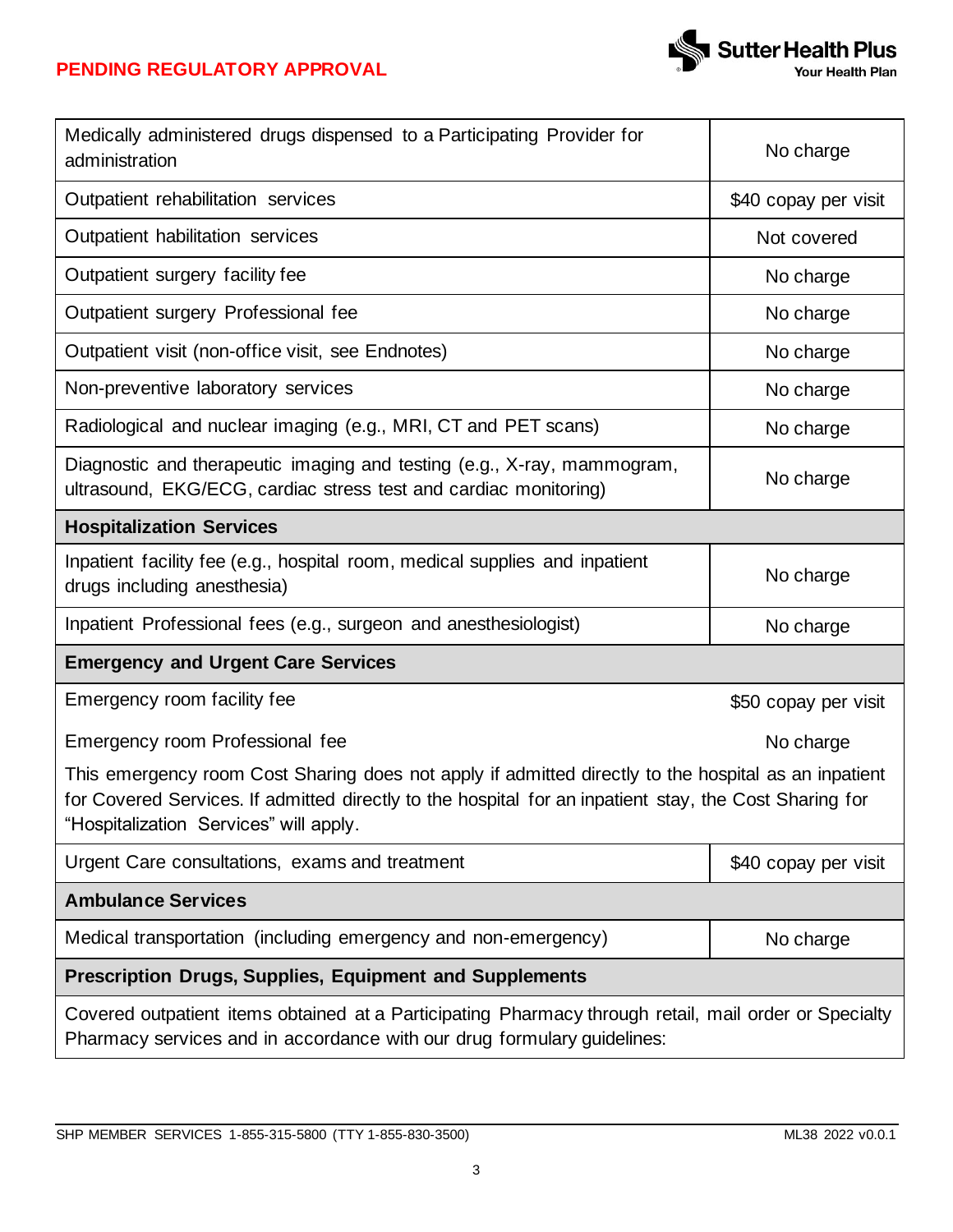

| Tier 1 - Most Generic Drugs and low-cost preferred                                                                                                                                                                                                                                                                                                                                                 | Retail: \$10 copay per prescription for up to a<br>30-day supply                                                                          |           |  |
|----------------------------------------------------------------------------------------------------------------------------------------------------------------------------------------------------------------------------------------------------------------------------------------------------------------------------------------------------------------------------------------------------|-------------------------------------------------------------------------------------------------------------------------------------------|-----------|--|
| brand name drugs                                                                                                                                                                                                                                                                                                                                                                                   | Mail order: \$20 copay per prescription for up<br>to a 90-day supply                                                                      |           |  |
| Tier 2 - Preferred brand name drugs, non-preferred<br>Generic Drugs and drugs recommended by SHP's<br>pharmacy and therapeutics committee based on                                                                                                                                                                                                                                                 | Retail: \$20 copay per prescription for up to a<br>30-day supply<br>Mail order: \$40 copay per prescription for up                        |           |  |
| drug safety, efficacy and cost                                                                                                                                                                                                                                                                                                                                                                     | to a 90-day supply                                                                                                                        |           |  |
| Tier 3 - Non-preferred brand name drugs or drugs<br>that are recommended by SHP's pharmacy and<br>therapeutics committee based on drug safety,<br>efficacy and cost                                                                                                                                                                                                                                | Retail: \$50 copay per prescription for up to a<br>30-day supply<br>Mail order: \$100 copay per prescription for<br>up to a 90-day supply |           |  |
| (These generally have a preferred and often less<br>costly therapeutic alternative at a lower tier)                                                                                                                                                                                                                                                                                                |                                                                                                                                           |           |  |
| Tier 4 - Drugs that are biologics, drugs that the Food<br>and Drug Administration (FDA) or the manufacturer<br>requires to be distributed through a Specialty<br>Pharmacy, drugs that require the Member to have<br>special training or clinical monitoring for self-<br>administration, or drugs that cost SHP more than six<br>hundred dollars (\$600) net of rebates for a one-<br>month supply | Specialty Pharmacy: \$20 copay per<br>prescription for up to a 30-day supply                                                              |           |  |
| <b>Durable Medical Equipment</b>                                                                                                                                                                                                                                                                                                                                                                   |                                                                                                                                           |           |  |
| Durable medical equipment for home use                                                                                                                                                                                                                                                                                                                                                             |                                                                                                                                           | No charge |  |
| Ostomy and urological supplies; prosthetic and orthotic devices                                                                                                                                                                                                                                                                                                                                    |                                                                                                                                           | No charge |  |
| Mental Health & Substance Use Disorder (MH/SUD) Services                                                                                                                                                                                                                                                                                                                                           |                                                                                                                                           |           |  |
| MH/SUD inpatient facility fee (see Endnotes)                                                                                                                                                                                                                                                                                                                                                       |                                                                                                                                           | No charge |  |
| MH/SUD inpatient Professional fees (see Endnotes)                                                                                                                                                                                                                                                                                                                                                  |                                                                                                                                           | No charge |  |
| MH/SUD individual outpatient office visits (e.g., evaluation and treatment<br>services)                                                                                                                                                                                                                                                                                                            |                                                                                                                                           | No charge |  |
| MH/SUD group outpatient office visits (e.g., evaluation and treatment<br>services)                                                                                                                                                                                                                                                                                                                 |                                                                                                                                           | No charge |  |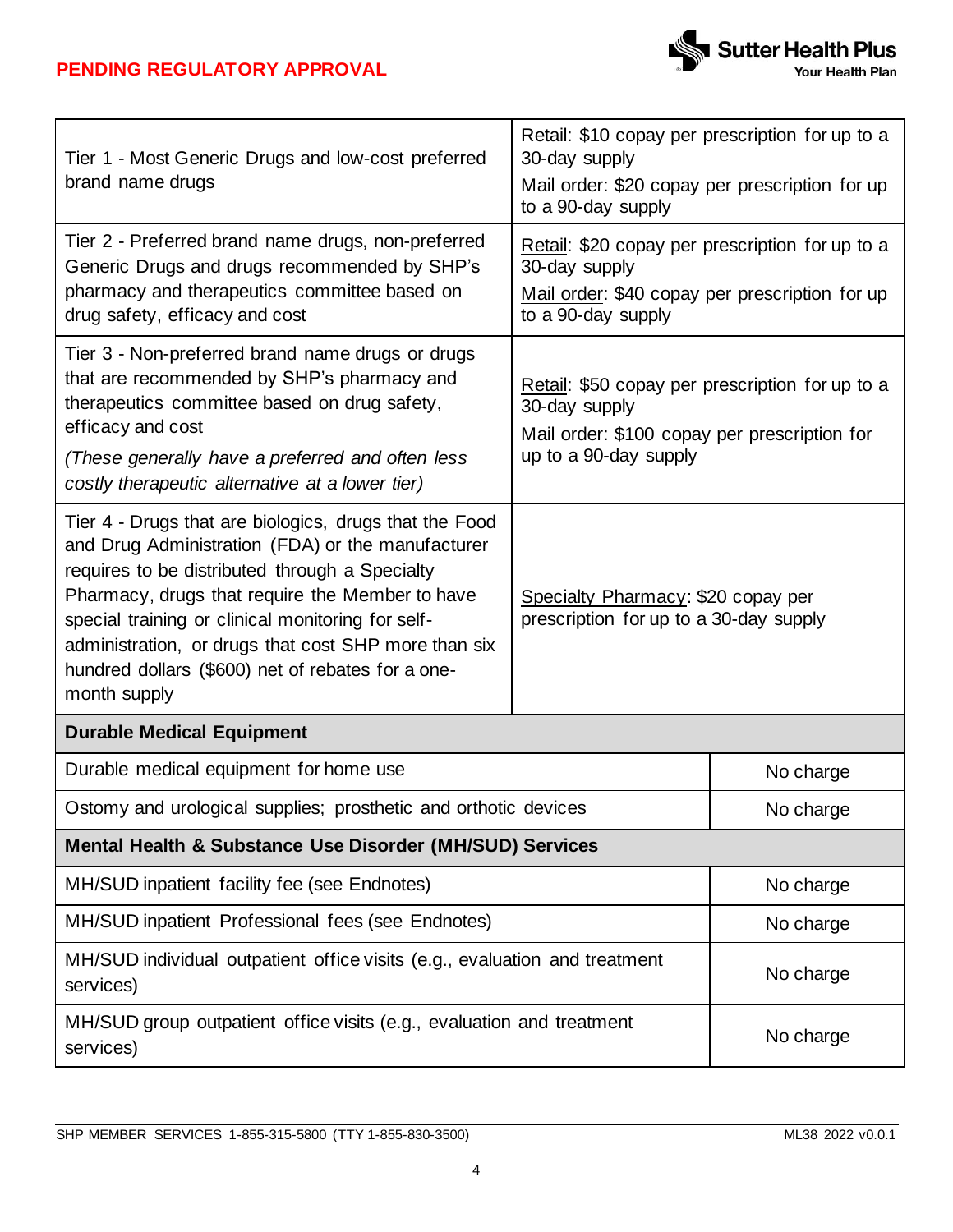

| MH/SUD other outpatient services (see Endnotes)                                                                                                                                                                                                                                                                            | No charge |  |
|----------------------------------------------------------------------------------------------------------------------------------------------------------------------------------------------------------------------------------------------------------------------------------------------------------------------------|-----------|--|
| <b>Maternity Care</b>                                                                                                                                                                                                                                                                                                      |           |  |
| Routine prenatal care visits, after confirmation of pregnancy, and the first<br>postnatal care visit                                                                                                                                                                                                                       | No charge |  |
| Maternity care provided at office visits or other outpatient locations may include diagnostic tests and<br>services described elsewhere in this BCM that result in Cost Sharing (e.g., see "Diagnostic and<br>therapeutic imaging and testing" for ultrasounds and "Non-preventive laboratory services" for lab<br>tests). |           |  |
| Breastfeeding counseling, services and supplies (e.g., electronic or manual<br>breast pump)                                                                                                                                                                                                                                | No charge |  |
| Labor and delivery inpatient facility fee (e.g., anesthesia and delivery<br>services for all inpatient childbirth methods)                                                                                                                                                                                                 | No charge |  |
| Labor and delivery inpatient Professional fees (e.g., anesthesiologist, nurse<br>midwife and obstetrician)                                                                                                                                                                                                                 | No charge |  |
| <b>Other Services for Special Health Needs</b>                                                                                                                                                                                                                                                                             |           |  |
| Skilled Nursing Facility services (up to 100 days per benefit period)                                                                                                                                                                                                                                                      | No charge |  |
| Home health care (up to 100 visits per calendar year)                                                                                                                                                                                                                                                                      | No charge |  |
| Hospice care                                                                                                                                                                                                                                                                                                               | No charge |  |

# **Endnotes:**

- 1. Family Deductibles (when applicable) and Out-of-Pocket Maximums (OOPM) are equal to two times the "self-only" values. In a Family plan, a Member is only responsible for the "one Member in a Family" Deductible and OOPM. Deductibles and other Cost Sharing payments made by each Member in a Family contribute to the "entire Family of two or more" Deductible and OOPM. Once the "entire Family of two or more" Deductible amount is satisfied by any combination of Member Deductible payments, plan Copayment or Coinsurance amounts apply until the "entire Family of two or more" OOPM is reached, after which the plan pays all costs for Covered Services for all Family Members.
- 2. Cost Sharing for all Essential Health Benefits, including that which accumulates toward an applicable Deductible, accumulates toward the OOPM.
- 3. a) Copayments apply per prescription for up to a 30-day supply of prescribed and Medically Necessary generic or brand-name drugs in accordance with formulary guidelines. All Medically Necessary prescription drug Cost Sharing contributes toward the annual OOPM.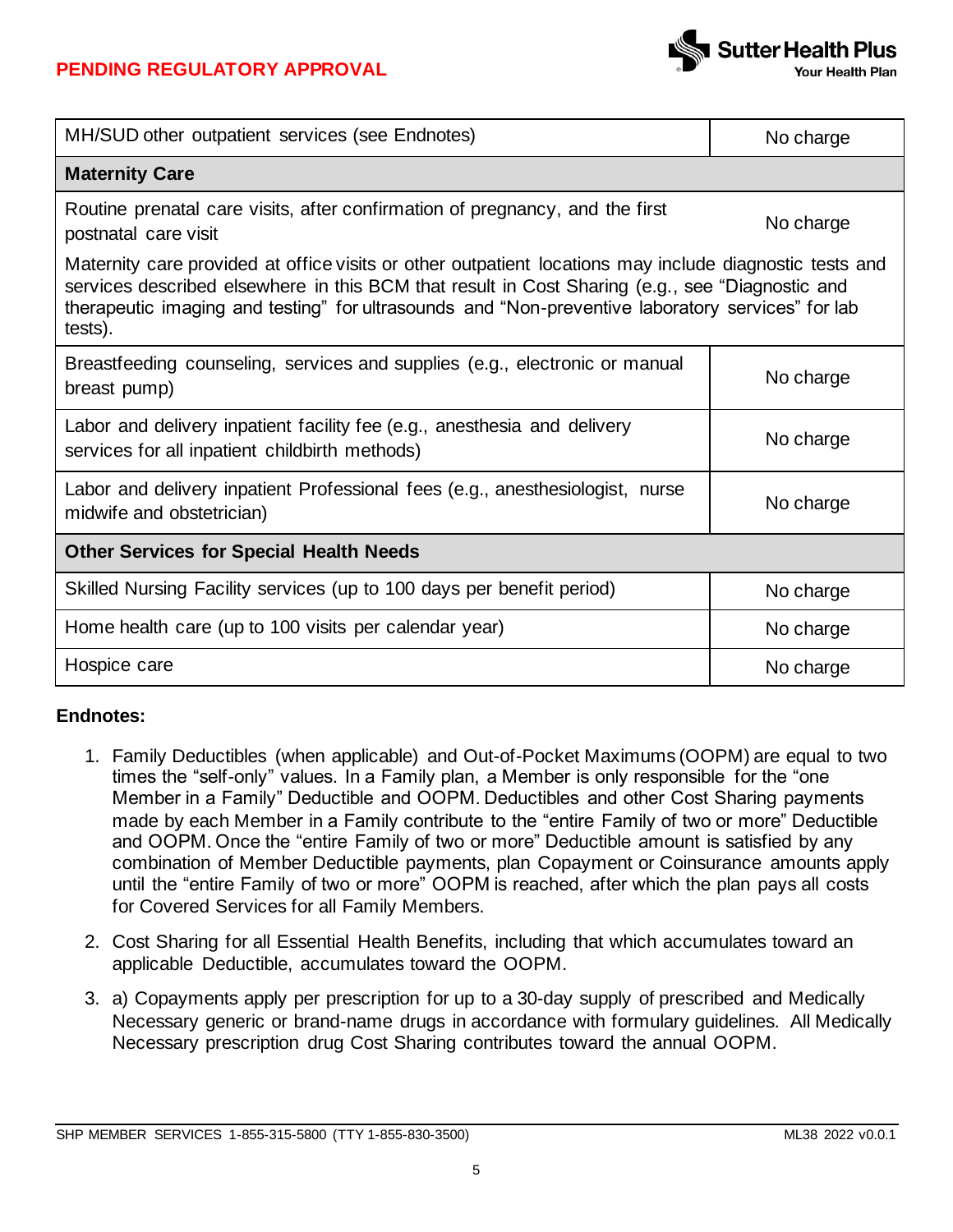

b) Member Cost Sharing for orally administered anticancer drugs shall not exceed \$250 per prescription for up to a 30-day supply. Members may have a Cost Sharing maximum equal to or lower than \$250 as the applicable maximum for oral anticancer drugs is determined by each plan's prescription drug benefits. Orally administered anticancer drugs follow applicable tierbased Cost Sharing. Refer to the Prescription Drugs, Supplies, Equipment and Supplements section of this matrix for Cost Sharing details. For plans with a separate annual Deductible for prescription drugs, oral anticancer drugs on any tier are not subject to the prescription drug Deductible.

c) FDA-approved, self-administered hormonal contraceptives that are dispensed at one time for a Member by a provider, pharmacist or other location licensed or authorized to dispense drugs or supplies, may be covered at up to a 12-month supply. Cost Sharing for a 12-month supply of contraceptives, when applicable, will be 12 times the retail cost or four times the mail order cost.

d) Except for Specialty Drugs, up to a 90-day supply is available, at twice the 30-day Copayment price, through the mail order pharmacy. Specialty Drugs are available for up to a 30-day supply through the Specialty Pharmacy.

e) Some drugs prescribed for sexual dysfunction, such as Cialis, Levitra or Viagra (or the generic equivalent, if available) are limited to 8 doses per 30-day supply.

f) Upon request from a Member or prescriber, a pharmacist may, but is not required to, dispense a partial fill of a prescription for an oral, solid dosage form of a Schedule II controlled substance in accordance with Section 4052.10 of the California Business and Professions Code. The Cost Sharing for a partial fill of a prescription will be prorated.

- 4. Other practitioner office visits include therapy visits and other office visits not provided by either PCPs or Specialists or visits not specified in another benefit category.
- 5. The family planning counseling and services benefit does not include termination of pregnancy or male sterilization procedures, which are covered under the "Outpatient Care" section of the "Your Benefits" chapter in the EOC and included in the Cost Sharing for the outpatient surgery services listed above.
- 6. Acupuncture is typically provided only for the treatment of nausea or as part of a comprehensive pain management program for the treatment of chronic pain. Chiropractic services are not covered as part of the SHP medical plan.
- 7. The outpatient visit (non-office visit) category includes, but is not limited to, services such as outpatient chemotherapy, outpatient dialysis, outpatient radiation therapy, outpatient infusion therapy, sleep studies and similar outpatient services performed in a non-office setting. This category also includes storage of cryopreserved reproductive materials included in the fertility preservation services benefit. Storage of cryopreserved materials is not a per visit service and is typically billed on an annual basis at the outpatient visit (non-office visit) Cost Sharing.